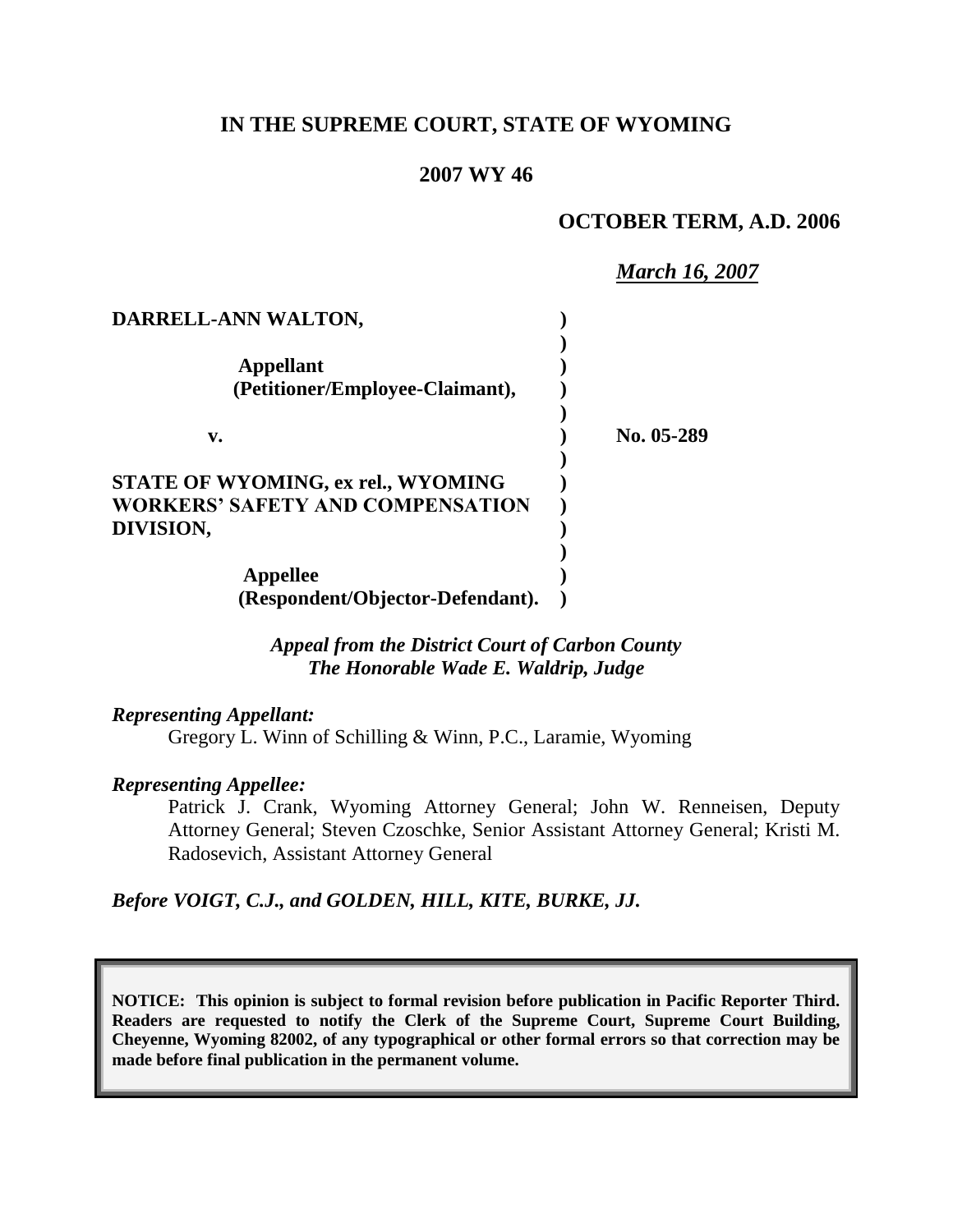## **GOLDEN**, Justice.

[¶1] Darrell-Ann Walton was injured in a work-related accident in 2002. She claims she injured primarily her low back, left shoulder and neck in the accident. The Wyoming Workers' Compensation Division (Division) denied all claims submitted by Walton for injuries to her left shoulder and neck, determining that such injuries were not causally related to her work accident. Walton also submitted a claim for medication for migraine headaches, which was denied on the basis that her migraines were not causally related to the work accident. The Division paid claims relating to Walton's low back injury until October 2004. The Division denied further claims, determining that Walton's physical condition with regard to her low back had reached pre-injury status.

[¶2] Upon Walton's request for a hearing on the denial of her various claims, the Division referred the case to the Medical Commission. After a contested case hearing, the Medical Commission Hearing Panel upheld the Division's denial of benefits in all respects. Walton sought review from the district court, arguing the decision denying benefits was not supported by substantial evidence and was arbitrary and capricious. The district court affirmed the Medical Commission's final order in all respects. Walton presents the same arguments on appeal. We affirm the final decision denying benefits for her injuries to her neck and left shoulder as well as the denial of payment for medication for migraine headaches. We reverse the denial of benefits for injuries to Walton's low back.

#### **ISSUES**

[¶3] Walton presents two issues for our review:

1. Whether the conclusion of the Medical Commission Hearing Panel that the Appellant failed to meet her burden of proof establishing that the injuries to her neck, shoulder, lower back, and her headaches were directly and causally the result of her employment related accident at Memorial Hospital of Carbon County on October 2, 2002 [is] supported by substantial evidence.

2. Whether the conclusion of the Medical Commission Hearing Panel that Appellant's injuries to her neck, shoulder, lower back, and her headaches were directly and causally the result of her employment related accident at Memorial Hospital of Carbon County on October 2, 2002 [is] arbitrary and capricious as that standard is applied as a "safety net" under *Newman*.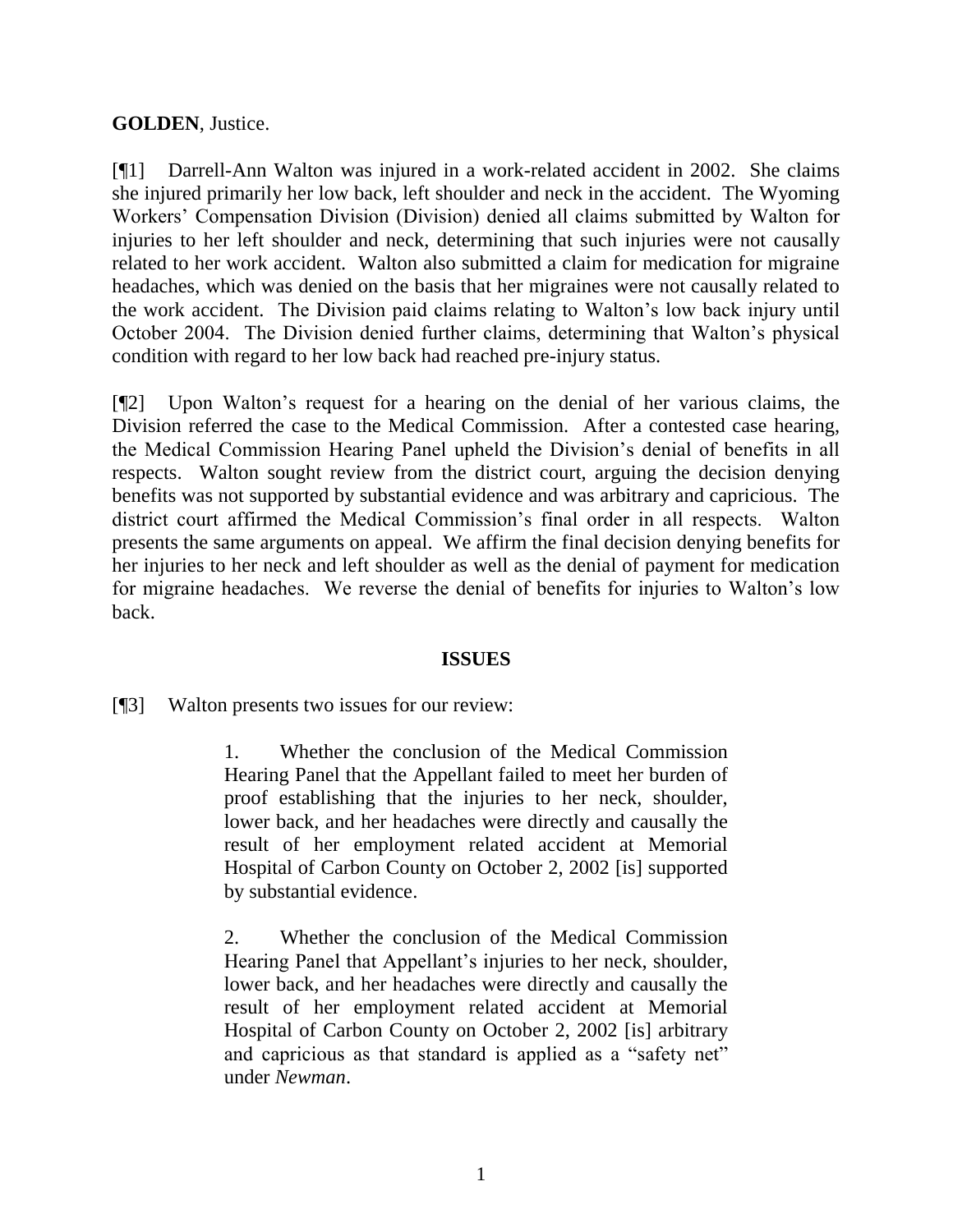The Division restates the issues, adding a bit more context:

1. The Medical Commission Hearing Panel determined that Ms. Walton's low back injury resolved by October 12, 2004, following her October 2, 2002 work injury. Further, the Medical Commission determined Ms. Walton failed to prove the relatedness between her work injury and complaints regarding her neck, left shoulder and headaches. Does substantial evidence support the Medical Commission Hearing Panel's decision denying benefits?

2. Whether the Medical Commission's decision denying benefits is arbitrary or capricious?

# **FACTS**

[¶4] On October 2, 2002, Walton was working as an emergency room admissions clerk at Memorial Hospital of Carbon County when she slipped and fell in a hallway of the hospital. In her initial injury report, completed by Walton the same day, she stated that she had twisted her back and had suffered injury to her right ankle, right knee, right elbow, left buttock and left hip. Immediately after the fall she was taken to the hospital's emergency room. The emergency room notes reflect the same complaints, namely stiffness and soreness in her right leg, knee and ankle, but her major complaint of pain in the emergency room was regarding her left hip area.

[¶5] Walton visited her family physician, Dr. Charles Young, regarding her injuries for the first time on November 14, 2002. On this first visit Dr. Young's notes reflect that Walton complained of injury to her back, left hip, right elbow and right arm. Walton regularly returned to Dr. Young with complaints of low back pain from November 2002 onward. Upon submission of the claim, the Division determined that medical payments for injuries to Walton's "left back, right arm – elbow, right foot, feet, toe(s), or ankle(s), right leg – knee, and left hip" were compensable. Walton received extensive treatment on her low back from several different physicians. In October 2004, the Division ceased paying benefits for treatment to Walton's low back, determining that Walton's low back had reached pre-injury status.

[¶6] Dr. Young first noted complaints of pain by Walton in her left shoulder on November 25, 2003. The first notation concerning complaints of pain in her neck and migraine headaches appears in March 2004. Upon submission of the new claim in March 2004, the Division denied benefits for medical treatment to Walton's neck and left shoulder on the basis that there was no compelling evidence directly relating the treatment to injuries sustained in the work accident. The Division also denied a claim for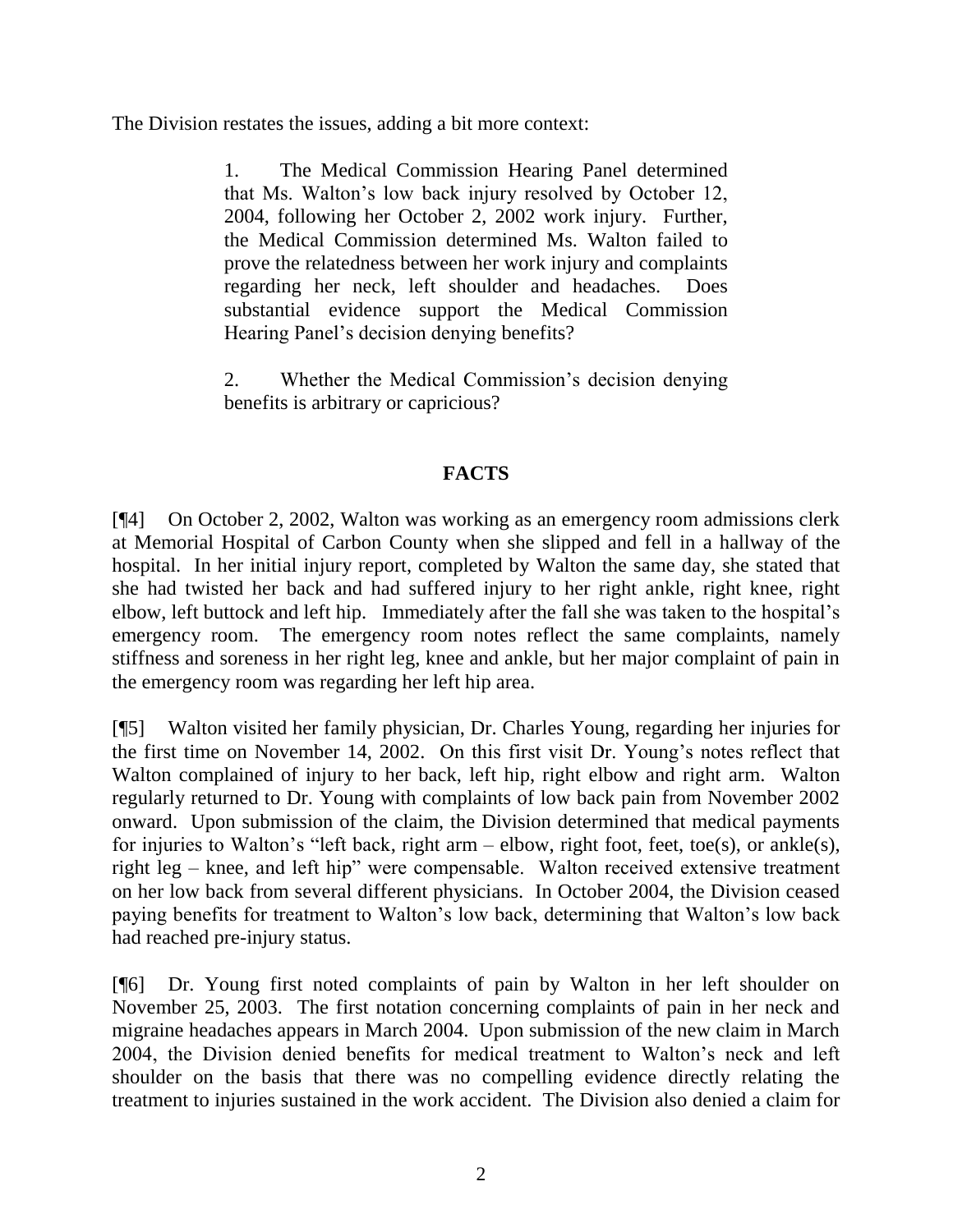payment for migraine headache prescription medication, again finding no causal relationship between the migraine headaches and the original work accident.

[¶7] Walton requested a contested case hearing on all denials. The case was referred to the Medical Commission. After a full hearing, the Medical Commission Hearing Panel agreed with the Division's contentions and upheld the denial of benefits in all respects. Walton sought review from the district court, which affirmed the Medical Panel's decision. This appeal ensued.

#### **DISCUSSION**

#### *Standard of Review*

[¶8] When reviewing an administrative agency order, we review the case as if it came directly from the administrative agency, affording no deference to the district court's decision. *Hicks v. State ex rel. Wyoming Workers' Safety and Comp. Div*., 2005 WY 11, ¶ 16, 105 P.3d 462, 469 (Wyo. 2005). The scope of our review is governed by Wyo. Stat. Ann. § 16-3-114(c) (LexisNexis 2005), which provides:

> (c) To the extent necessary to make a decision and when presented, the reviewing court shall decide all relevant questions of law, interpret constitutional and statutory provisions, and determine the meaning or applicability of the terms of an agency action. In making the following determinations, the court shall review the whole record or those parts of it cited by a party and due account shall be taken of the rule of prejudicial error. The reviewing court shall:

> (i) Compel agency action unlawfully withheld or unreasonably delayed; and

> (ii) Hold unlawful and set aside agency action, findings and conclusions found to be:

> > (A) Arbitrary, capricious, an abuse of discretion or otherwise not in accordance with law;

> > (B) Contrary to constitutional right, power, privilege or immunity;

> > (C) In excess of statutory jurisdiction, authority or limitations or lacking statutory right;

> > (D) Without observance of procedure required by law; or

> > (E) Unsupported by substantial evidence in a case reviewed on the record of an agency hearing provided by statute.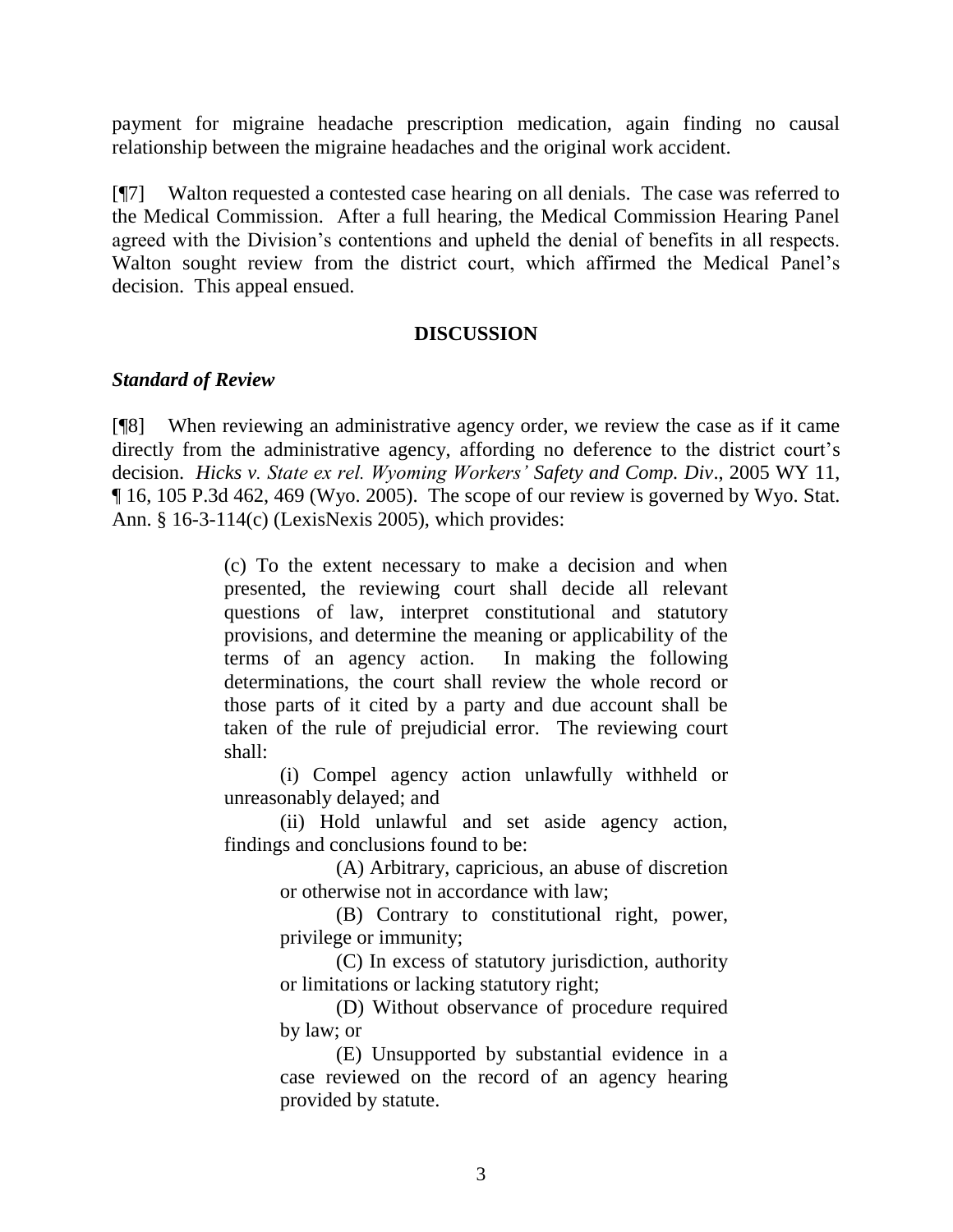[¶9] In appeals where both parties to a contested case submit evidence, appellate review of the evidence is limited to application of the substantial evidence test. *Berg v. State ex rel. Wyoming Workers' Safety and Comp. Div.*, 2005 WY 23, ¶ 7, 106 P.3d 867, 870 (Wyo. 2005) (citing *Newman v. State ex rel. Wyoming Workers' Safety and Comp. Div.*, 2002 WY 91, ¶ 22, 49 P.3d 163, 171 (Wyo. 2002)). We review the entire record and apply the substantial evidence test as follows:

> In reviewing findings of fact, we examine the entire record to determine whether there is substantial evidence to support an agency's findings. If the agency's decision is supported by substantial evidence, we cannot properly substitute our judgment for that of the agency and must uphold the findings on appeal. Substantial evidence is relevant evidence which a reasonable mind might accept in support of the agency's conclusions. It is more than a scintilla of evidence.

*Cramer v. State ex rel. Wyoming Workers' Safety and Comp. Div.*, 2005 WY 124, ¶ 10, 120 P.3d 668, 671 (Wyo. 2005).

[¶10] Even if sufficient evidence supports the administrative decision under the substantial evidence test, *Newman* requires that this Court apply the arbitrary-andcapricious standard as a "safety net" to catch other agency action that may have violated the Wyoming Administrative Procedures Act. *Loomer v. State ex rel. Wyoming Workers' Safety and Comp. Div.*, 2004 WY 47, ¶ 15, 88 P.3d 1036, 1041 (Wyo. 2004). "Under the umbrella of arbitrary and capricious actions would fall potential mistakes such as inconsistent or incomplete findings of fact or any violation of due process." *Rodgers v. State ex rel. Wyoming Workers' Safety and Comp. Div.*, 2006 WY 65, ¶ 19, 135 P.3d 568, 575 (Wyo. 2006); *Padilla v. State ex rel. Wyoming Workers' Safety and Comp. Div.*, 2004 WY 10, ¶ 6, 84 P.3d 960, 962 (Wyo. 2004).

#### *Payment for Migraine Medication*

[¶11] On appeal Walton makes no specific argument supporting the compensability of the treatment for her migraine headaches. We therefore decline to review the matter. The decision of the Medical Commission denying payment for Walton's medication for migraine headaches is summarily affirmed.

## *Low Back*

[¶12] The Division initially found the injury to Walton's low back compensable and paid benefits for treatment to her low back for approximately two years. The Division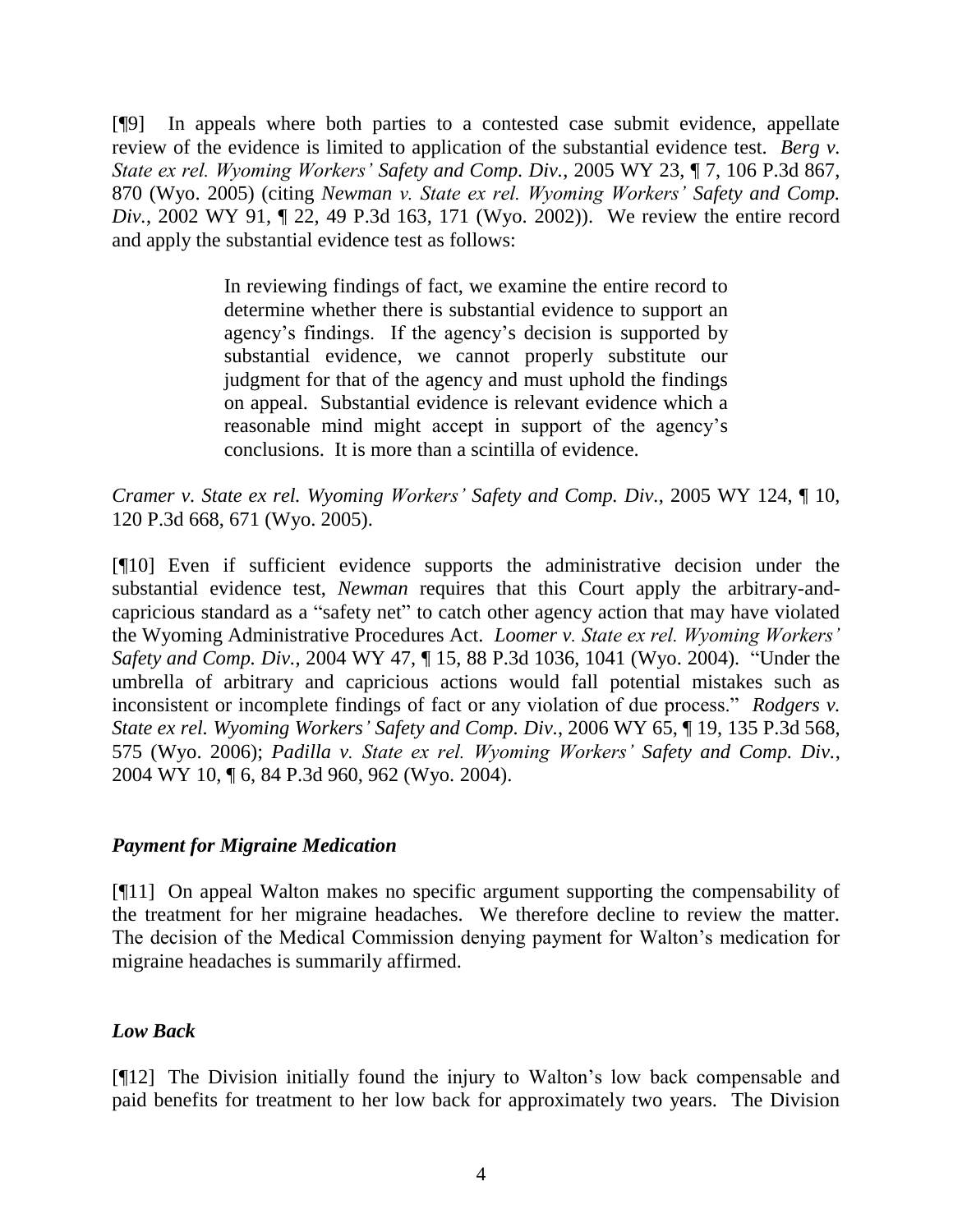then decided that Walton's low back had reached pre-injury status and denied further benefits. In upholding the denial of benefits, the Medical Commission simply stated that Walton had "likely sustained a soft tissue injury to her low back" but that her condition had resolved to baseline "as reflected in the various medical records and reports." The Medical Commission provides no further information specifying exactly what medical records or reports it is relying upon in reaching this conclusion. There is no indication from the Medical Commission as to what it believes Walton's pre-injury status was, why it believes Walton's injury was only a soft-tissue injury, or when it believes Walton's condition returned to pre-injury status. In other words, there are no basic findings of fact supporting the ultimate finding. Given the content of the Medical Commission's order, this Court is unable to adequately review the ultimate conclusion of the Medical Commission.

[¶13] Although we would normally remand the case to the Medical Commission Review Panel for further findings, the record is clear that no evidence supports a finding that Walton's low back reached pre-injury status at any time before the hearing. The Medical Commission's conclusion to the contrary is arbitrary and capricious.

[¶14] It was initially Walton's burden to prove that her low back condition never returned to baseline and consequently her current complaints are related to her work accident. Walton testified that, before the accident, her low back was pain free. Dr. Young corroborated this information. Walton testified that she has experienced low back pain consistently since the accident. The medical records amply demonstrate continuous treatment for complaints of low back pain. No treating physician ever has indicated that Walton's low back had returned to pre-injury status. We fail to find any evidence that Walton's low back was pain free for any significant period from the time of the accident to the time of the hearing.

[¶15] In its brief, the Division points out what it characterizes as a gap in treatment for low back pain at the beginning of 2003 and argues the gap suggests Walton's low back pain resolved towards the end of January 2003. This conclusion seems to have been initially suggested by Dr. Terry Allen Brown in February 2004. The Division had requested an opinion from Dr. Brown as to whether Walton's neck and shoulder injuries were attributable to the work accident. Dr. Brown conducted a record review of Walton's medical records in formulating his opinion. He never examined Walton personally.

[¶16] Dr. Brown did not testify at the hearing. Instead, the Division introduced into evidence a letter written by Dr. Brown addressed to the Division outlining his opinion. Despite only being asked about the causation of Walton's neck and shoulder injuries, Dr. Brown suggested that Walton's low back pain resolved in a timely fashion. His only comments supporting this opinion were: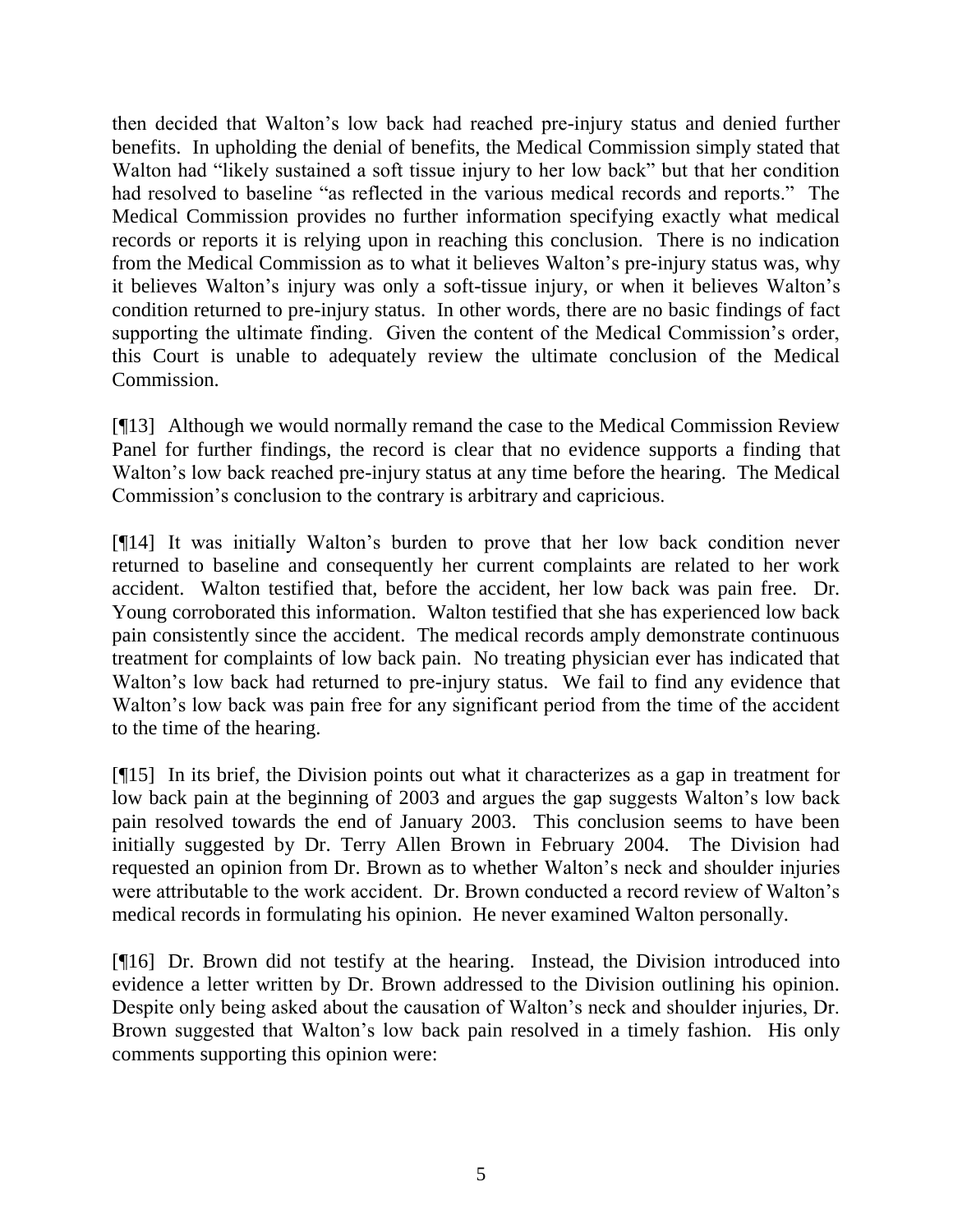What is somewhat disturbing on review of this case is the duration of the complaints. It is noted that there is note by the chiropractor on 1/30/03 that she "was feeling pretty good" that day. This would coincide with the last physical therapy note of 1/27/03 at which point she was 0 on the 0-10 pain scale and discharged from care.

She was not seen by the chiropractor again until 4/2/03 complaining of low back pain and pain in the left hip with no explanation as to why there was such a gap of time or why she was apparently much better previously and now was worse, again given the fact that she had a sedentary occupation.

[¶17] We do not feel this opinion justifies a finding that Walton's low back had returned to its baseline at the end of January 2003. First, the opinion was unsolicited. Dr. Brown's focus was on other complaints. Even the Division seems not to have paid too much attention to the impromptu remarks since it did not deny claims associated with Walton's low back injury until October 2004, after Walton's IME. Second, the opinion was based solely upon a record review. No valid conclusion can be drawn by the absence in medical records of a reason why Walton did not visit her chiropractor for approximately two months or what severity of pain she may have been experiencing in the interim. It is pure speculation to impute any pertinent information from the absence of notations in the various medical records.

[¶18] Further, the opinion to some extent misstates the record evidence. For instance, the January 2003 physical therapy discharge note indicates that Walton was pain free when standing. The note also indicates, however, that Walton suffered pain with forward flexion. Although she was released from official physical therapy sessions, she was to continue to do physical therapy exercises at home and continue to use a TENS machine.

[¶19] Finally, and most critically, Walton saw Dr. Young on March 5, 2003. During this early March visit, Dr. Young noted that Walton was still doing physical therapy and using the TENS unit. Dr. Young's medical records reflect that Dr. Young prescribed pain medications and muscle relaxants for Walton on this occasion. Dr. Brown seems to have discounted this visit and focused solely on the chiropractic treatment sessions in arriving at his opinion that there was a gap in treatment.

[¶20] Dr. Young expanded on his notes from the March 5 visit in a deposition taken several months after Dr. Brown conducted his paper review. Dr. Young testified that Walton was experiencing discomfort when she visited him in early March 2003. At that visit Dr. Young continued her on the pain and muscle relaxant medications he had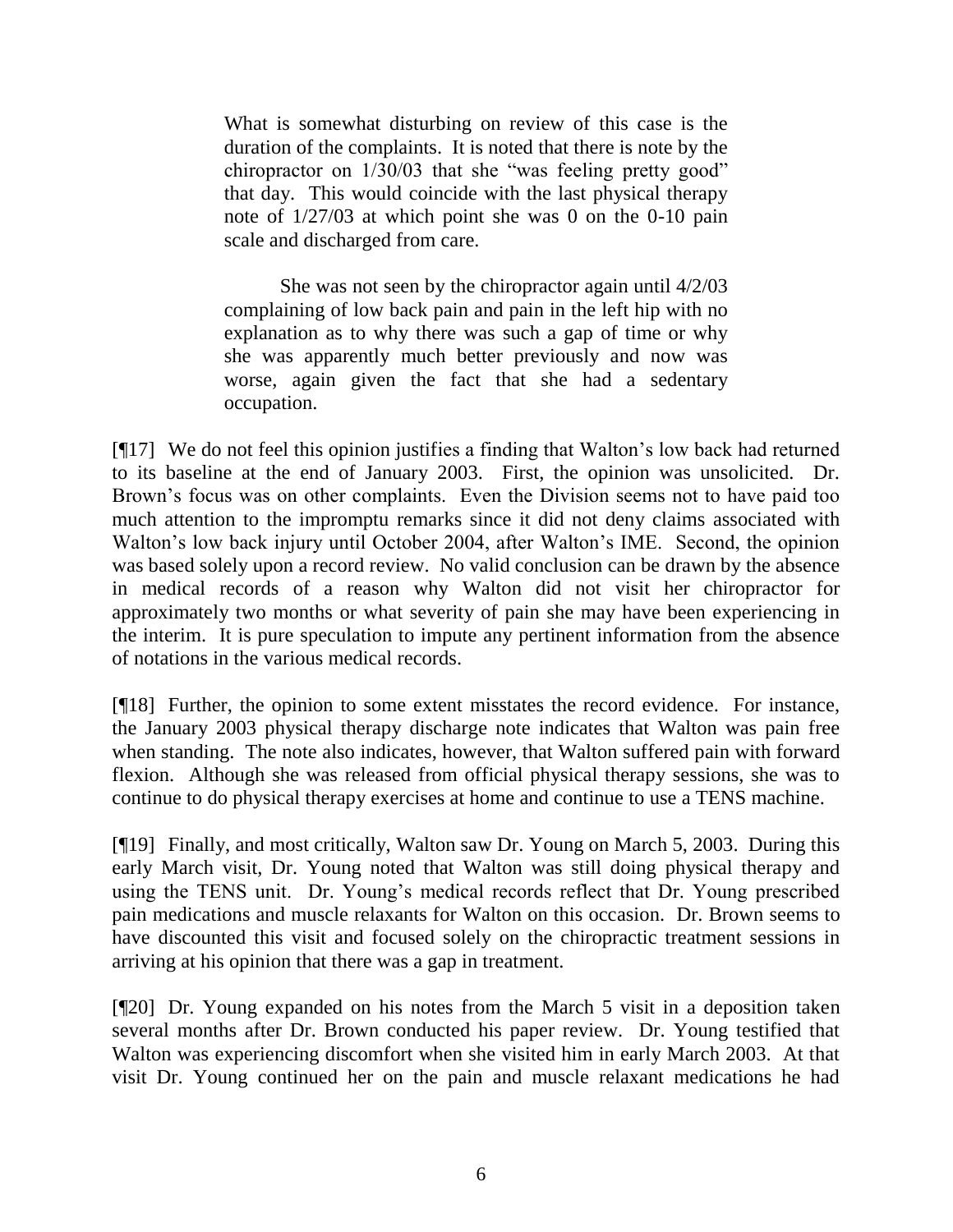previously prescribed and supplemented those medications with a prescription for darvocet, an additional pain medication.

[¶21] Given the state of the record, substantial evidence does not support a finding that Walton's low back was pain free for any significant period of time, if indeed at all, at the end of January or through February 2003. Our review of the rest of the record reveals no significant gap in complaints or treatment that would support a finding that Walton's low back returned to pre-injury status.

[¶22] The only other evidence in the record the Division seemed to rely upon in denying further claims by Walton for her low back injury is the IME report from Dr. Moress. Dr. Moress' report, however, does not support the denial of Walton's claim. Indeed, Dr. Moress verified that Walton does have a medical condition that merits continued benefits.

[¶23] In his report, Dr. Moress opined:

Ms. Walton is a very emotionally disturbed individual who has pain over her entire body, excluding her left ear. She is extremely depressed and on the verge of suicide and certainly meets the criteria for a somatoform pain disorder. It would take the wisdom of Solomon to ferret out one specific area of her totality of body complaints and then state this is what the industrial accident caused. Because [of] the somatoform pain disorder, I am unable to state that she has either neck or low back pain related to the original industrial injury.

Dr. Moress' treatment recommendations included:

Ms. Walton needs psychological professional counseling and ongoing medication for her depression. Whether this is a liability of the industrial accident is unknown. A psychological evaluation should be a liability of the industrial accident and would help to determine the psychosocial dynamics of her total body pain presentation, treatment, and any relationship to the industrial accident.

[¶24] As can be seen, Dr. Moress never suggests that Walton's low back had ever returned to baseline. Indeed, far from being pain free, Walton was in extreme discomfort when Dr. Moress examined her. Given her then current condition, Dr. Moress could not discern whether the neck and low back pain Walton was suffering was related to the work accident. In other words, Dr. Moress noted that Walton was suffering from low back pain, but had no opinion as to the causation of such pain.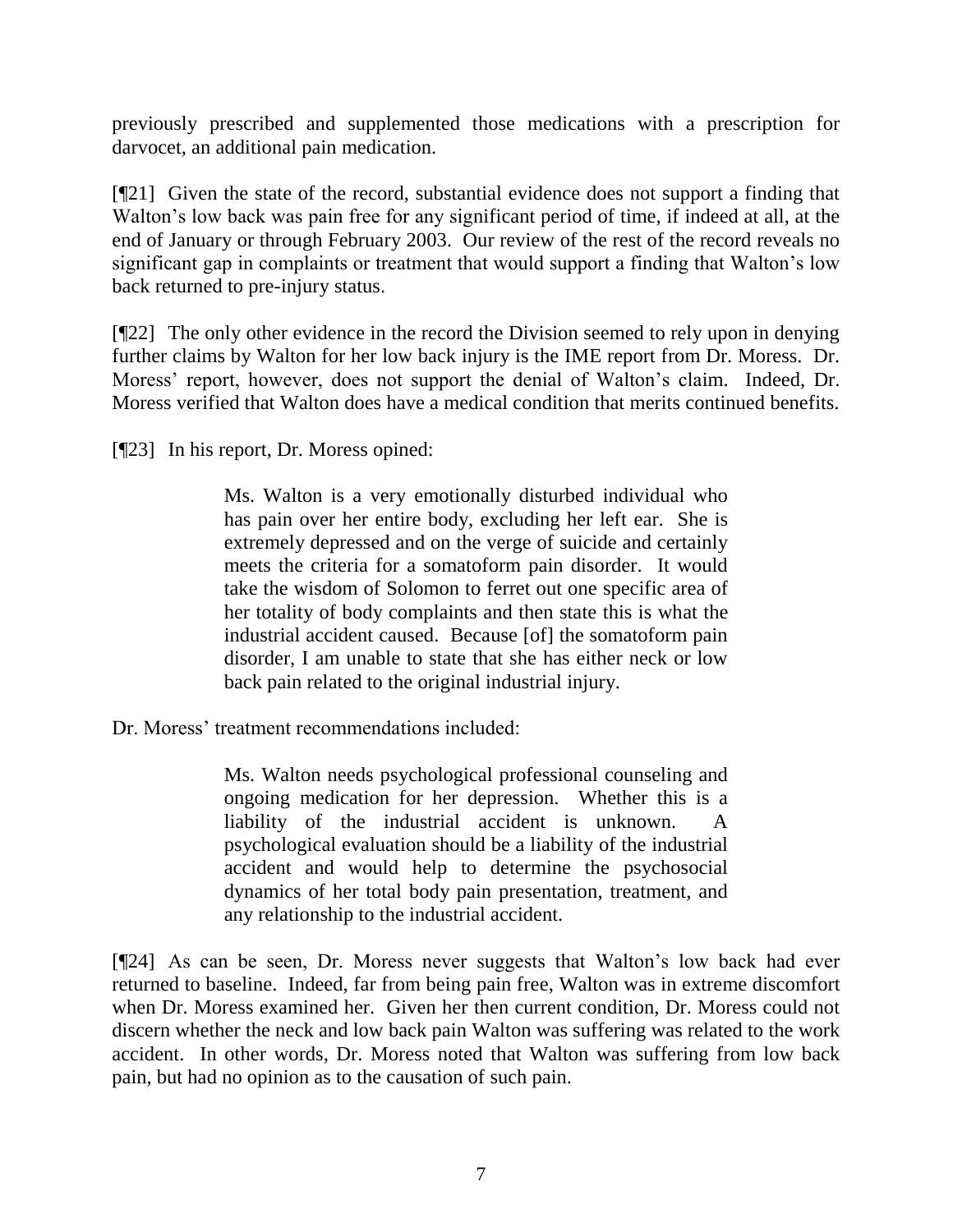[¶25] Dr. Moress' diagnosis was somatoform pain disorder. This diagnosis does not necessarily mean that there is nothing physically wrong with Walton. "Somatoform disorder is a relatively new term for what many people used to refer to as psychosomatic disorder." Mark H. Beers et al., *Merck Manual of Medical Information* 601 (2d Home ed. 2003).

> When people have persistent pain with evidence of psychologic disturbances and without evidence of a disorder that could cause the pain, the pain may be described as psychogenic. Pain that is purely psychogenic is rare. More commonly, the pain has a physical cause, but the doctor's assessment indicates that the degree of pain and the disability experienced are out of proportion to what most people with a similar disorder experience. Sometimes this type of pain is described as a chronic pain syndrome. Psychologic factors often contribute to disability and to an exaggeration of pain complaints. Any kind of pain can be complicated by psychologic factors. Even when pain is suspected to be psychogenic, doctors still investigate whether a physical disorder is contributing to the pain.

> The fact that the pain is caused or worsened by psychologic factors does not mean that it is not real. Most people who report pain are really experiencing it, even if a physical cause cannot be identified. Pain complicated by psychologic factors still requires treatment, often by a team that includes a psychologist or psychiatrist.

*Id.*, at 449-50.

[¶26] Dr. Moress expressed that the way to find out what was happening was for Walton to undergo a psychological evaluation. Dr. Moress specifically states that the Division should be responsible for paying for the evaluation. Dr. Moress' opinion thus is that, at least for the time being, Walton continues to have a legitimate claim. He simply suggested a new course of action to better determine the nature and extent of Walton's physical injuries and whether her current symptoms are related to the work accident. In sum, Dr. Moress' opinion is relevant with regard to the continuing care and treatment of Walton. It does not support an immediate denial of benefits for Walton's low back pain.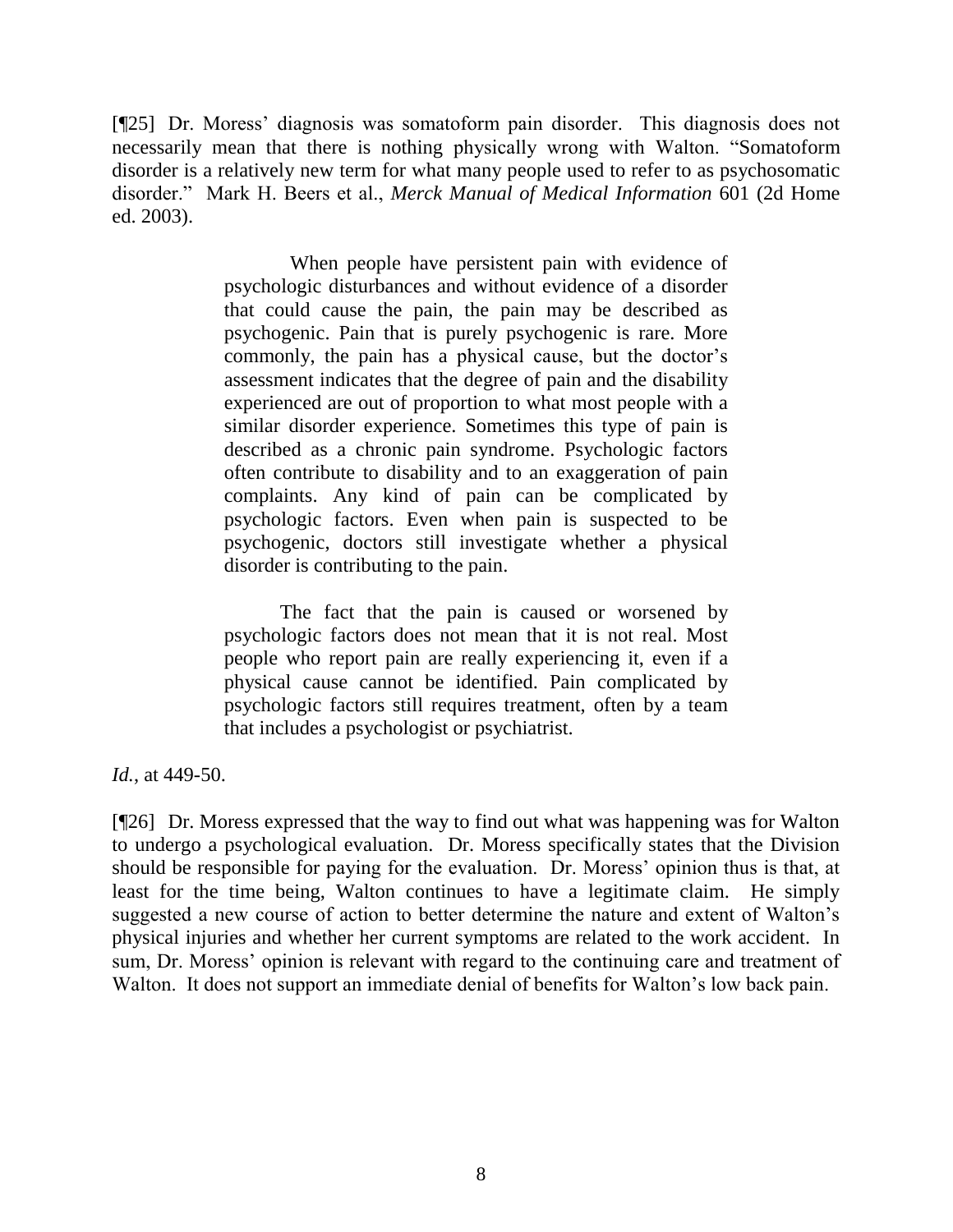### *Neck and Left Shoulder*

[¶27] The Medical Commission found Walton's injuries to her neck and left shoulder to be unrelated to her work accident:

> It is clear to the Panel that following the work related fall Ms. Walton did not make any reports of any injury to her head, neck, upper back, either shoulder, or her left arm, for months following the accident. Had she sustained any injury it would be reasonable and expected that she would have made some report to one of the many doctors she saw in the first several months following the accident. Upon initially seeing Dr. Young, she expressed no such complaints and in fact no x-rays of her neck or shoulder were requested for over a year. Several of the notes reflect a problem with the right elbow as opposed to the left. Physical therapy records reflect no complaints with her head, neck, upper back, shoulders or arms. In short, there is nothing to indicate there was ever any injury to her shoulders, neck, left arm or head as a result of the fall.

Although we would prefer clearer findings of basic fact, these findings generally are supported by substantial record evidence.

[¶28] The Medical Commission was incorrect in its final statement: "there is nothing to indicate there was ever any injury to her shoulders, neck, left arm or head as a result of the fall." Walton, of course, put on evidence supporting her position that she injured her left shoulder, neck and head in the fall. Indeed, on this issue Walton essentially faults the Medical Commission for not accepting her version of events. Generally, Walton claims she fell on her left side, jamming her left shoulder, hitting her head, and momentarily losing consciousness. Though she quickly regained consciousness, she doesn't remember filling out the injury report or being examined in the emergency room. She testified that she remembers telling every doctor she saw thereafter about neck and left shoulder pain as well as low back pain. She cannot explain why they did not write those complaints down, but she theorizes that she and the doctors considered the pain mainly a symptom caused by muscle spasms in her low back and therefore the sole focus was on injury to her low back.

[¶29] Parts of Walton's story were corroborated by two separate witnesses. At the time of the accident Walton was walking with a co-worker who corroborated Walton's description of the fall. The co-worker testified that Walton fell on her left side, hitting first her hip, then her left elbow and then her head. The co-worker believed that Walton temporarily lost consciousness because Walton hit her head hard enough for her to hear it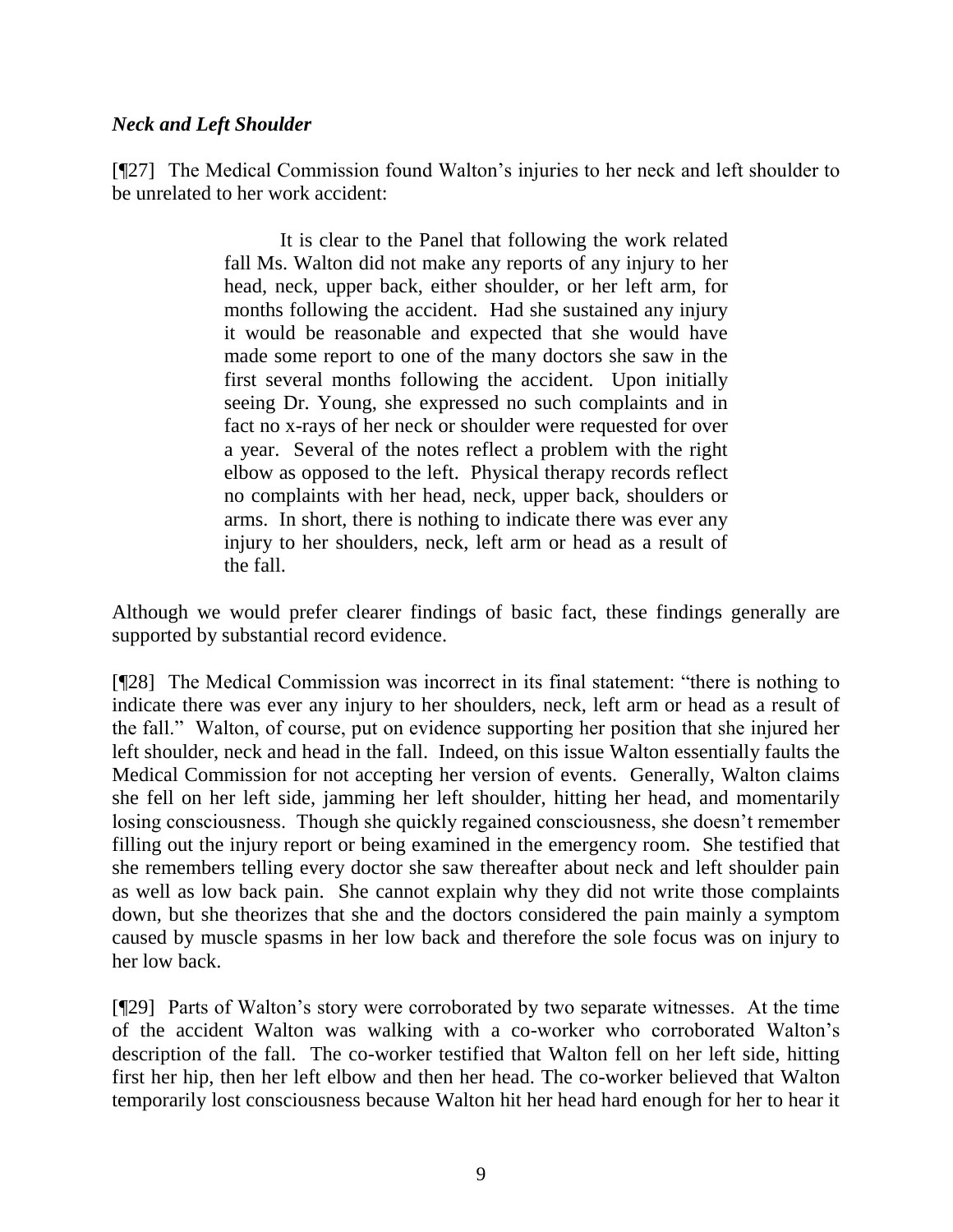hit the floor and immediately after the fall Walton's eyes were closed. When Walton opened her eyes Walton "seemed really out of it" and "didn't seem herself at all."

[¶30] In his deposition Dr. Young corroborates that he remembers Walton complaining of neck and shoulder pain at the first visit and consistently thereafter. He testified that his failure to note the same was simply an oversight on his part because he was primarily focusing on the low back pain.

[¶31] The Medical Commission failed to make any explicit findings of credibility as to this particular testimony of Walton, the co-worker, and Dr. Young, which is normally mandatory. The corroborating testimony, however, does not help Walton as much as it first appears. While the co-worker agreed that Walton fell on her left side, the co-worker also testified that by the time Walton reached the emergency room after the fall she thought that Walton was no longer confused and instead "was really aware of what had happened." Dr. Young's testimony is internally inconsistent. Dr. Young's note from Walton's first visit states that Walton "hurt her back, left hip and right elbow and arm." Thus, Dr. Young did note problems other than just the low back. Not included is any note of neck or left shoulder pain. In fact, Dr. Young did not note a complaint of left shoulder pain until November 25, 2003. He did not note a complaint of neck pain until March 4, 2004.

[¶32] Walton's testimony also is problematic. Walton testified that she thinks she must have temporarily lost consciousness because she does not remember the fall and she had a horrible headache. She remembers walking and then being on the floor, with her coworker and one other hospital employee looking over her. Walton does remember how she felt after the fall. She did not want to get up or have anyone touch her immediately because of the severe pain she was experiencing. According to her testimony: "I remember having severe pain in my left elbow and I felt like I had jammed my shoulder out of joint and was afraid I – that's why I didn't want to move. I was afraid I had broken something."

[¶33] Inconsistent with this testimony is the fact that, despite being left-handed, she was able to hand-write the information on the initial injury report. She did not list a headache or left shoulder pain on the injury report, nor do the emergency room records contain any indication of a headache or left shoulder pain. No imaging studies were done of her left shoulder or neck at the time of the accident, or indeed until over a year after the accident.

[¶34] Walton testified she cannot vouch for the accuracy of the injury report or the emergency room records because she did not remember participating in either. Her coworker who walked her back to the emergency room, however, testified that Walton was alert and coherent by the time Walton filled out the injury report. The emergency room records also note that Walton was alert.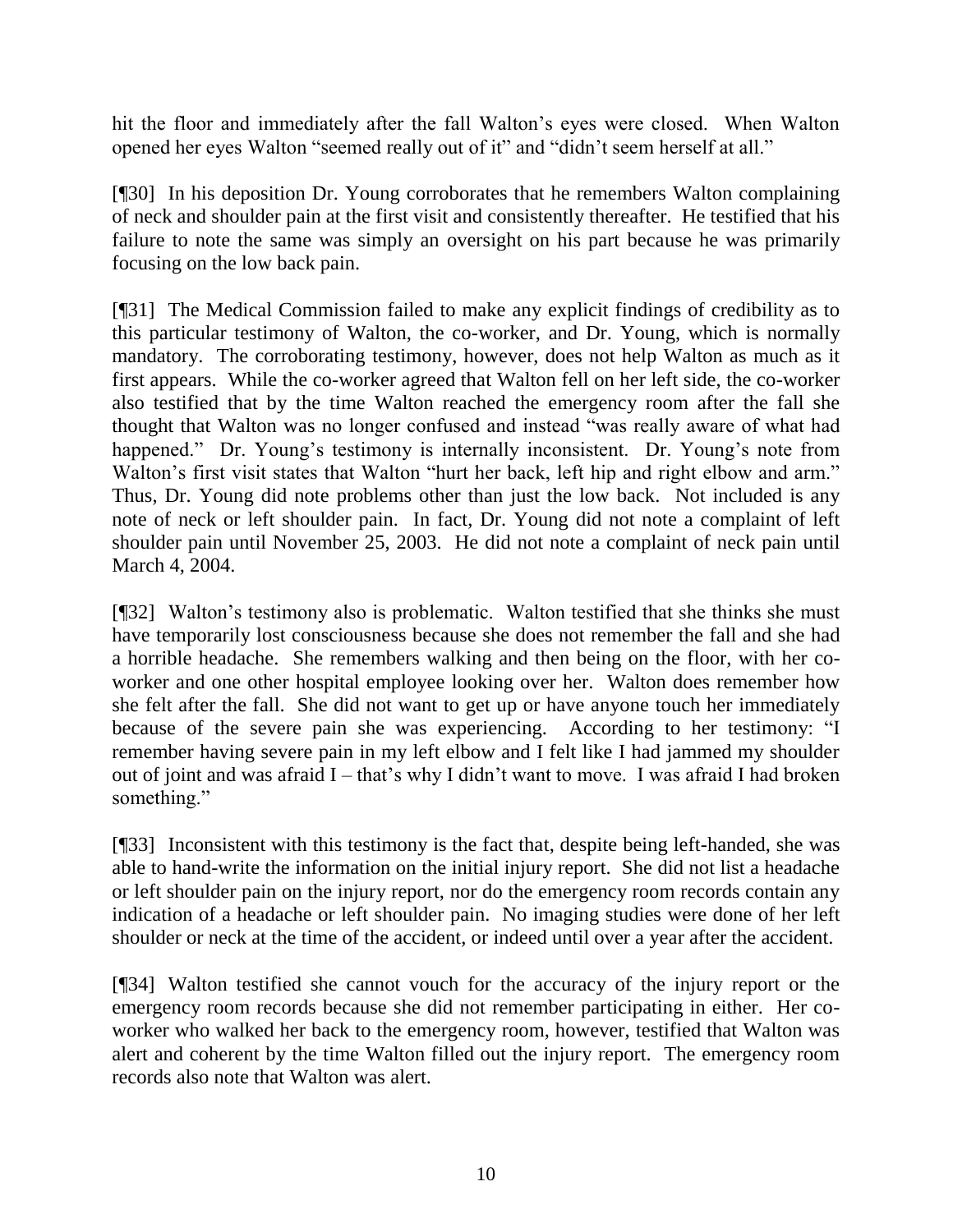[¶35] The Medical Commission should have expressly ruled on its credibility determinations and findings on the evidence Walton presented. Even without this, however, there is substantial evidence to support the Commission's determination. The record unambiguously reflects that neither the initial injury report nor the emergency room records indicate an injury to Walton's left shoulder or neck. Dr. Young's notes reflect that Walton did not complain of left shoulder or neck pain until November 2003. Although an X-ray and an MRI were conducted on Walton's low back in November 2002, no imaging studies were undertaken of Walton's left shoulder until December 2003 or her neck until July 2004. When Walton first began physical therapy in January 2003, the intake notes mentioned only low back pain. There was no mention of any complaint of pain in the neck or left shoulder at any point throughout the initial physical therapy sessions (approximately eight sessions).

[¶36] Further, two of the doctors treating Walton for her neck and left shoulder complaints both testified that if her diagnosed injuries were caused by the work accident they would expect symptoms to appear shortly thereafter. One doctor testified that he would expect Walton to experience pain within a couple of months. The other doctor testified that he would expect Walton to experience pain and have trouble performing day-to-day activities immediately after the fall. From this evidence, we find that the Medical Commission's upholding of the denial of the claims for neck and left shoulder injury is supported by substantial evidence and is not otherwise arbitrary or capricious.

[¶37] We must note one additional matter. During the course of the hearing, one of the doctors on the Medical Commission hearing panel conducted his own, brief "neurological examination" of Walton, explaining that he is "one who likes to get the information directly." He had Walton move her neck and describe the resultant symptoms. We cannot overemphasize the appropriate function of the Medical Commission:

> As the hearing examiner in medically contested cases, the Medical Commission is tasked with weighing the medical and other evidence presented to it by the parties. *It is not tasked with providing the equivalent of an independent medical examination and opinion.*

*Decker v. State ex rel. Wyoming Medical Comm'n*, 2005 WY 160, ¶ 34, 124 P.3d 686, 697 (Wyo. 2005) (emphasis added). Respect for this strictly defined role is vital:

> If judicial review has any purpose, it must be exercised by objectively evaluating evidence in the record. There is no way that a judicial review could reach the subjective determination of standards by individual members of the Board. Consequently, in order to maintain the integrity of judicial review, we conclude it is necessary that, with respect